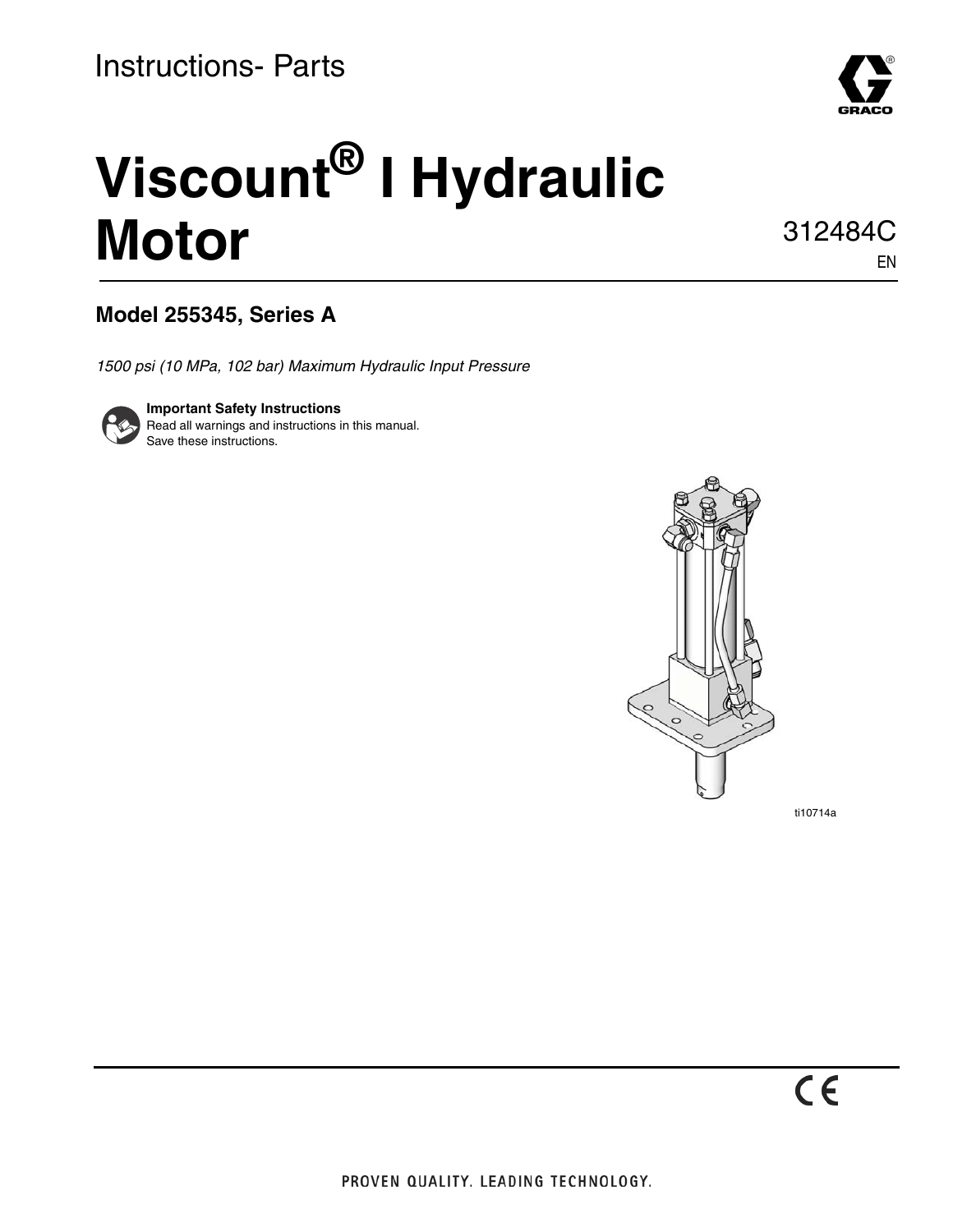# **Table of Contents**

| Warnings 3                           |
|--------------------------------------|
|                                      |
| General Information  5               |
|                                      |
|                                      |
| Pressure Relief Procedure  6         |
|                                      |
|                                      |
|                                      |
| Hydraulic Motor Disassembly  8       |
| Hydraulic Motor Reassembly  10       |
| Viscount I Hydraulic Motor Parts  12 |
| Accessories  14                      |
| Graco-Approved Hydraulic Fluid  14   |
| Technical Data  14                   |
|                                      |
| Graco Standard Warranty  16          |
| Graco Information  16                |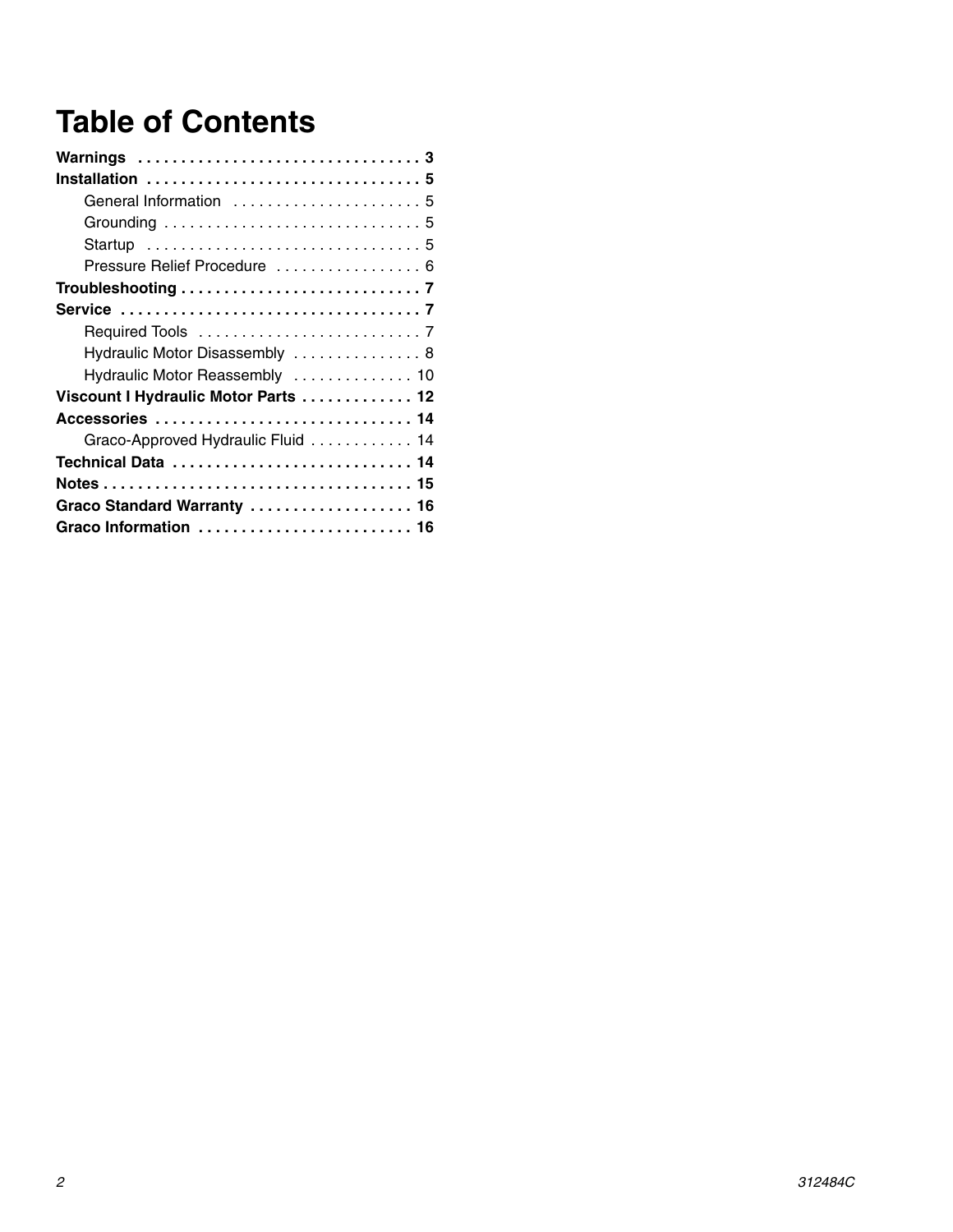# <span id="page-2-0"></span>**Warnings**

The following warnings are for the setup, use, grounding, maintenance, and repair of this equipment. The exclamation point symbol alerts you to a general warning and the hazard symbol refers to procedure-specific risk. Refer back to these warnings. Additional, product-specific warnings may be found throughout the body of this manual where applicable.

| AWARNING |                                                                                                                                                                                                                                                                                                                                                                                                                                                                                                                                                                                                                                                                                                                                                                                                                                                                                                                                                                                                                                                                                                                                                                                                                      |  |
|----------|----------------------------------------------------------------------------------------------------------------------------------------------------------------------------------------------------------------------------------------------------------------------------------------------------------------------------------------------------------------------------------------------------------------------------------------------------------------------------------------------------------------------------------------------------------------------------------------------------------------------------------------------------------------------------------------------------------------------------------------------------------------------------------------------------------------------------------------------------------------------------------------------------------------------------------------------------------------------------------------------------------------------------------------------------------------------------------------------------------------------------------------------------------------------------------------------------------------------|--|
|          | <b>EQUIPMENT MISUSE HAZARD</b><br>Misuse can cause death or serious injury.<br>Do not operate the unit when fatigued or under the influence of drugs or alcohol.<br>Do not exceed the maximum working pressure or temperature rating of the lowest rated system com-<br>ponent. See Technical Data in all equipment manuals.<br>Use fluids and solvents that are compatible with equipment wetted parts. See Technical Data in all<br>equipment manuals. Read fluid and solvent manufacturer's warnings. For complete information about<br>your material, request MSDS forms from distributor or retailer.<br>Check equipment daily. Repair or replace worn or damaged parts immediately with genuine manufac-<br>$\bullet$<br>turer's replacement parts only.<br>Do not alter or modify equipment.<br>$\bullet$<br>Use equipment only for its intended purpose. Call your distributor for information.<br>Route hoses and cables away from traffic areas, sharp edges, moving parts, and hot surfaces.<br>Do not kink or over bend hoses or use hoses to pull equipment.<br>$\bullet$<br>Keep children and animals away from work area.<br>$\bullet$<br>Comply with all applicable safety regulations.<br>$\bullet$ |  |
|          | <b>SKIN INJECTION HAZARD</b><br>High-pressure fluid from gun, hose leaks, or ruptured components will pierce skin. This may look like just a<br>cut, but it is a serious injury that can result in amputation. Get immediate surgical treatment.<br>Do not point gun at anyone or at any part of the body.<br>Do not put your hand over the spray tip.<br>Do not stop or deflect leaks with your hand, body, glove, or rag.<br>Do not spray without tip guard and trigger guard installed.<br>Engage trigger lock when not spraying.<br>٠<br>Follow Pressure Relief Procedure in this manual, when you stop spraying and before cleaning,<br>checking, or servicing equipment.                                                                                                                                                                                                                                                                                                                                                                                                                                                                                                                                       |  |
|          | <b>MOVING PARTS HAZARD</b><br>Moving parts can pinch or amputate fingers and other body parts.<br>Keep clear of moving parts.<br>Do not operate equipment with protective guards or covers removed.<br>$\bullet$<br>Pressurized equipment can start without warning. Before checking, moving, or servicing equipment,<br>follow the Pressure Relief Procedure in this manual. Disconnect power or air supply.                                                                                                                                                                                                                                                                                                                                                                                                                                                                                                                                                                                                                                                                                                                                                                                                        |  |
|          | <b>BURN HAZARD</b><br>Equipment surfaces and fluid that's heated can become very hot during operation. To avoid severe burns,<br>do not touch hot fluid or equipment. Wait until equipment/fluid has cooled completely.                                                                                                                                                                                                                                                                                                                                                                                                                                                                                                                                                                                                                                                                                                                                                                                                                                                                                                                                                                                              |  |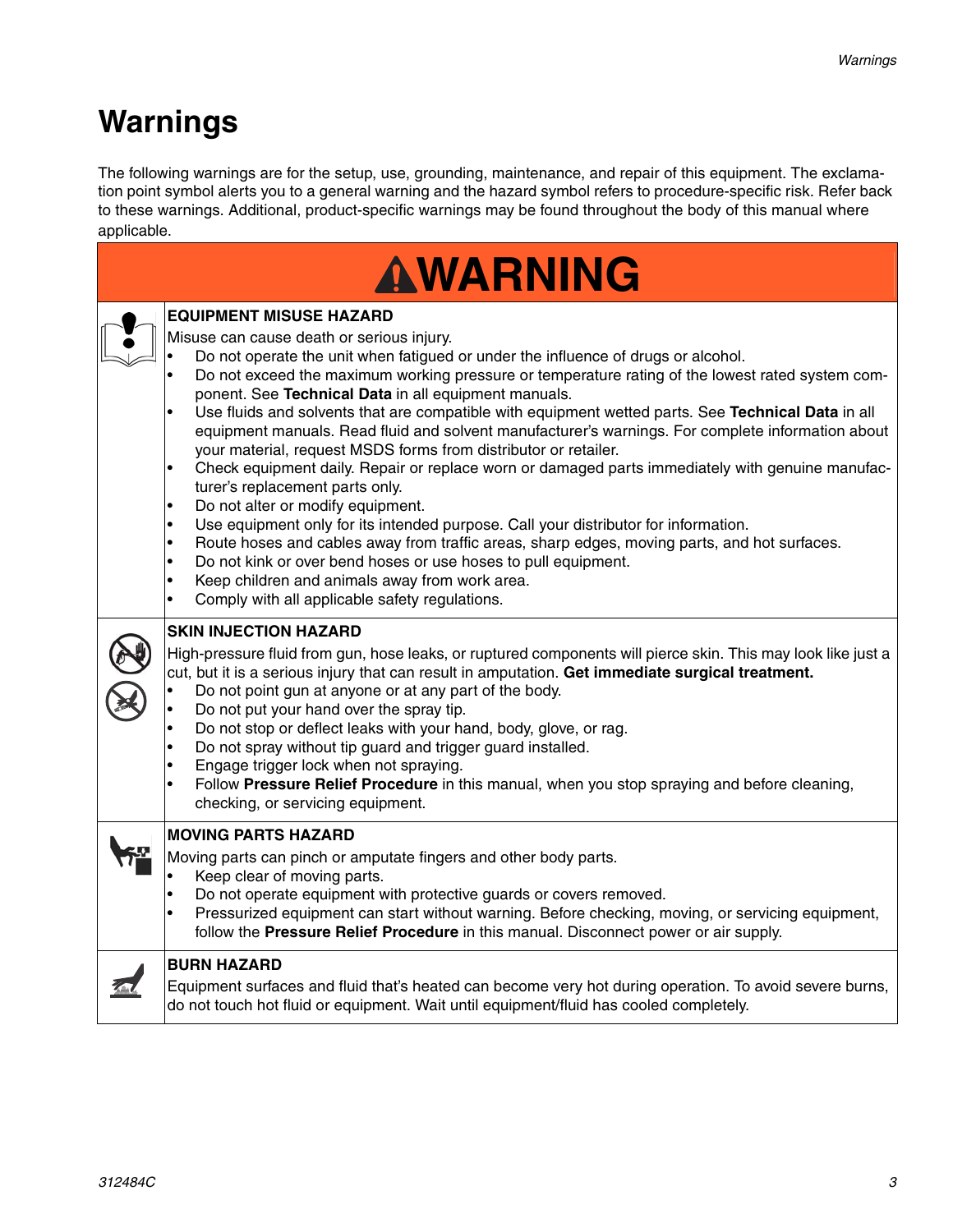| AWARNING                                                                                                                                                                                                                                                                                                                                                                                                                                                                                                                                                                                                                                                                                                                                                                                                                                                                                                                                                                                                                                                                                                             |
|----------------------------------------------------------------------------------------------------------------------------------------------------------------------------------------------------------------------------------------------------------------------------------------------------------------------------------------------------------------------------------------------------------------------------------------------------------------------------------------------------------------------------------------------------------------------------------------------------------------------------------------------------------------------------------------------------------------------------------------------------------------------------------------------------------------------------------------------------------------------------------------------------------------------------------------------------------------------------------------------------------------------------------------------------------------------------------------------------------------------|
| <b>FIRE AND EXPLOSION HAZARD</b><br>Flammable fumes, such as solvent and paint fumes, in work area can ignite or explode. To help prevent<br>fire and explosion:<br>Use equipment only in well ventilated area.<br>Do not fill fuel tank while engine is running or hot; shut off engine and let it cool. Fuel is flammable and<br>can ignite or explode if spilled on hot surface.<br>Eliminate all ignition sources; such as pilot lights, cigarettes, portable electric lamps, and plastic drop<br>cloths (potential static arc).<br>Keep work area free of debris, including solvent, rags and gasoline.<br>Do not plug or unplug power cords, or turn power or light switches on or off when flammable fumes are<br>present.<br>Ground all equipment in the work area. See Grounding instructions.<br>Use only grounded hoses.<br>Hold gun firmly to side of grounded pail when triggering into pail.<br>If there is static sparking or you feel a shock, stop operation immediately. Do not use equipment until<br>you identify and correct the problem.<br>Keep a working fire extinguisher in the work area. |
| <b>TOXIC FLUID OR FUMES HAZARD</b><br>Toxic fluids or fumes can cause serious injury or death if splashed in the eyes or on skin, inhaled, or swal-<br>lowed.<br>Read MSDS's to know the specific hazards of the fluids you are using.<br>Store hazardous fluid in approved containers, and dispose of it according to applicable guidelines.<br>Always wear impervious gloves when spraying or cleaning equipment.                                                                                                                                                                                                                                                                                                                                                                                                                                                                                                                                                                                                                                                                                                  |
| PERSONAL PROTECTIVE EQUIPMENT<br>You must wear appropriate protective equipment when operating, servicing, or when in the operating area<br>of the equipment to help protect you from serious injury, including eye injury, inhalation of toxic fumes,<br>burns, and hearing loss. This equipment includes but is not limited to:<br>Protective eyewear<br>$\bullet$<br>Clothing and respirator as recommended by the fluid and solvent manufacturer<br>$\bullet$<br>Gloves<br>$\bullet$<br>Hearing protection                                                                                                                                                                                                                                                                                                                                                                                                                                                                                                                                                                                                       |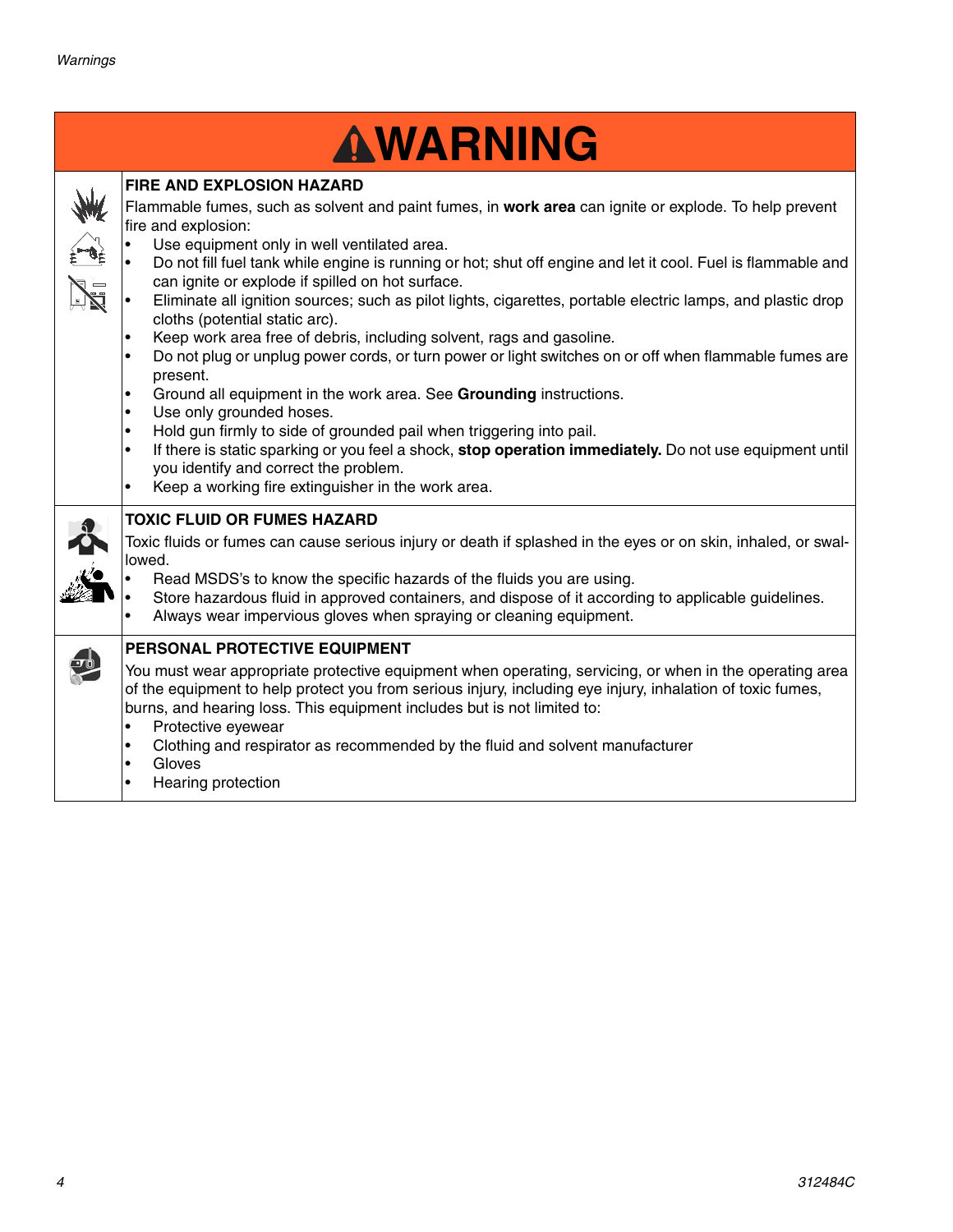# <span id="page-4-0"></span>**Installation**

### <span id="page-4-1"></span>**General Information**

Reference numbers and letters in parentheses in the text refer to the callouts in the figures and the parts drawing.

Always use Genuine Graco Parts and Accessories, available from your Graco distributor.

### <span id="page-4-2"></span>**Grounding**



- Pump: Use a ground wire and clamp. See separate system manual.
- **Hydraulic, and fluid hoses:** Use only electrically conductive hoses.
- **Hydraulic power supply:** Follow manufacturer's recommendations.
- **Spray gun:** Ground through connection to a properly grounded fluid hose and pump.
- **Fluid supply container:** Follow your local code.
- **Object being sprayed:** Follow your local code.
- **Solvent pails used when flushing:** Follow your local code. Use only metal pails, which are conductive, placed on a grounded surface. Do not place the pail on a nonconductive surface, such as paper or cardboard, which interrupts the grounding continuity.
- To maintain grounding continuity when flushing or relieving pressure, hold a metal part of the spray gun firmly to the side of a grounded metal pail, then trigger the gun.

### <span id="page-4-3"></span>**Startup**

Before each use, check the hydraulic fluid level and add fluid as necessary to fill the lines.



#### **FIRE AND EXPLOSION HAZARD**

If hydraulic oil becomes too hot, it can reach its flash point and cause a fire. Operating at too high an oil temperature can also cause faster motor seal wear and leakage. The recommended hydraulic oil operating temperature is 80 to 115° F (27 to 45° C). If the oil temperature approaches 130° F (54° C), shut off the motor and check the hydraulic oil supply cooling system, filters, etc. Clean or repair as needed.

Always use Graco-approved Hydraulic Oil or equivalent (see Accessories). Do not substitute a lower grade oil or one with a lower flash point.

The equivalent is a premium, ISO grade 46

petroleum-based hydraulic oil containing rust and oxidation inhibitors and anti-wear agents. Before using any other type of oil in this equipment, call your Graco distributor. Unauthorized use of lesser grade oil or substitutes will void the warranty.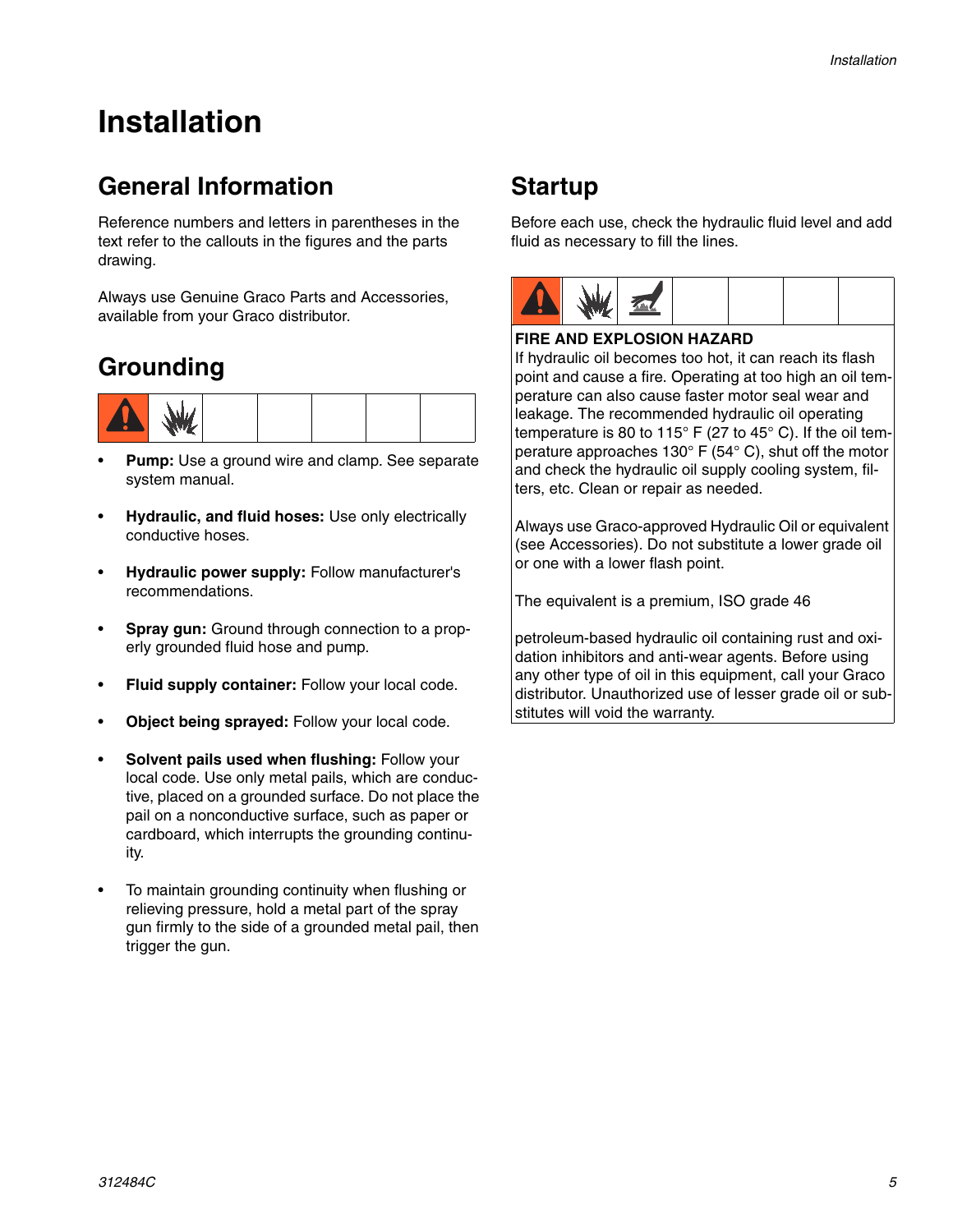### <span id="page-5-0"></span>**Pressure Relief Procedure**



#### **SKIN INJECTION HAZARD**

The system pressure must be manually relieved to prevent the system from starting or spraying accidentally. Fluid under high pressure can be injected through the skin and cause serious injury. To reduce the risk of an injury from injection, splashing fluid, or moving parts, follow the Pressure Relief Procedure whenever you:

- are instructed to relieve the pressure,
- stop spraying,
- check or service any of the system equipment,
- or install or clean the spray tip.
- 1. Engage the gun safety latch.
- 2. Shut off the hydraulic power supply.
- 3. Close the supply line shutoff valve, and then the return line shutoff valve.
- 4. Disengage the gun safety latch.
- 5. Hold a metal part of the gun firmly to the side of a grounded metal pail, and trigger the gun to relieve pressure.
- 6. Engage the gun safety latch.
- 7. Open the drain valve (required in your system), and have a container ready to catch drainage.
- 8. Leave the drain valve open until you are ready to spray again.

If you suspect that the spray gun or hose is completely clogged or that pressure has not been fully relieved after following the steps above, very slowly loosen the hose end coupling and relieve pressure gradually, then loosen completely, then clear the valve or hose.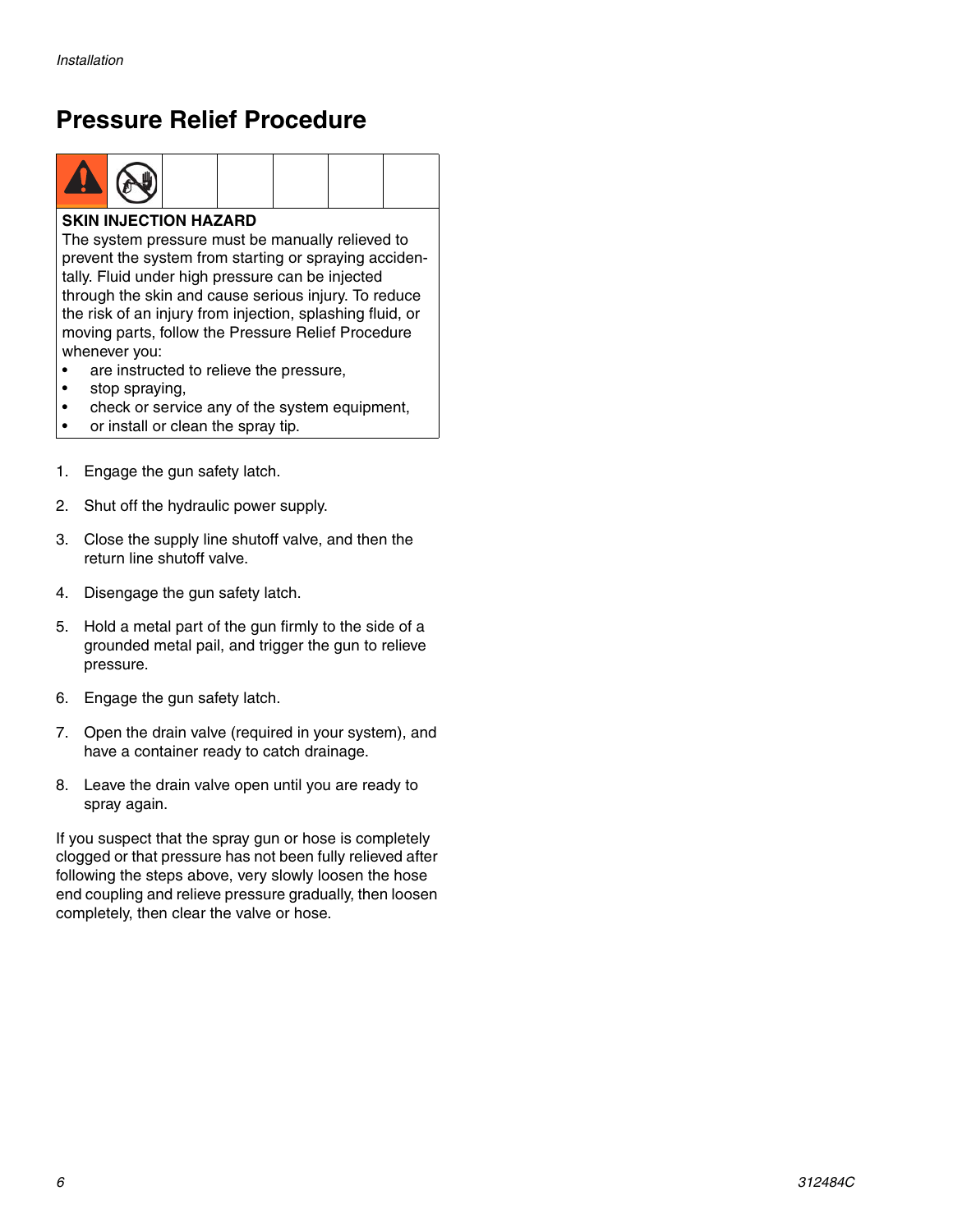# <span id="page-6-0"></span>**Troubleshooting**

| Problem                                                              | Cause                                                                                  | <b>Solution</b>                 |
|----------------------------------------------------------------------|----------------------------------------------------------------------------------------|---------------------------------|
| Hydraulic Motor stops running.                                       | Worn valve or valve balls (3); broken<br>valve spring (18).                            | Repair valve. See page 8.       |
|                                                                      | Broken trip rod (17), spring (12) or<br>retainers (11).                                | Repair valve. See page 8.       |
| Poor performance or reduced effi-<br>ciency.                         | Worn piston seals (5, 6, 7).                                                           | Repair valve. See page 8.       |
| Oil leaking around cylinder.                                         | Worn cylinder o-rings (2).                                                             | Replace o-rings. See page 8.    |
| Oil leaking around inlet or return tube<br>fittings.                 | Loose fittings or worn fitting o-rings<br>(31, 34, and 38).                            | Tighten nuts (27). See page 10. |
| Excessive oil in drain bottle, or bottle<br>needs frequent emptying. | Worn seals (2, 15, 14, and 49) in bot- Replace seals. See page 8.<br>tom cylinder cap. |                                 |

# <span id="page-6-1"></span>**Service**

### <span id="page-6-2"></span>**Required Tools**

- Set of allen wrenches
- Set of socket or box wrenches
- Adjustable wrench
- Torque wrench
- Spanner wrench
- O-ring pick
- 10-24 unc-2b tap
- Vise
- Shallow metal or plastic pan (approx. 12 x 20 in.)
- Repair Tool 189305 (see page 14)
- Thread lubricant
- Lithium-base grease
- Fresh Loctiter 242 thread sealant and Loctiter Primer T or Perma-Locr 115 thread sealant and Perma-Bondr Surface Conditioner I
- Chlorinated solvent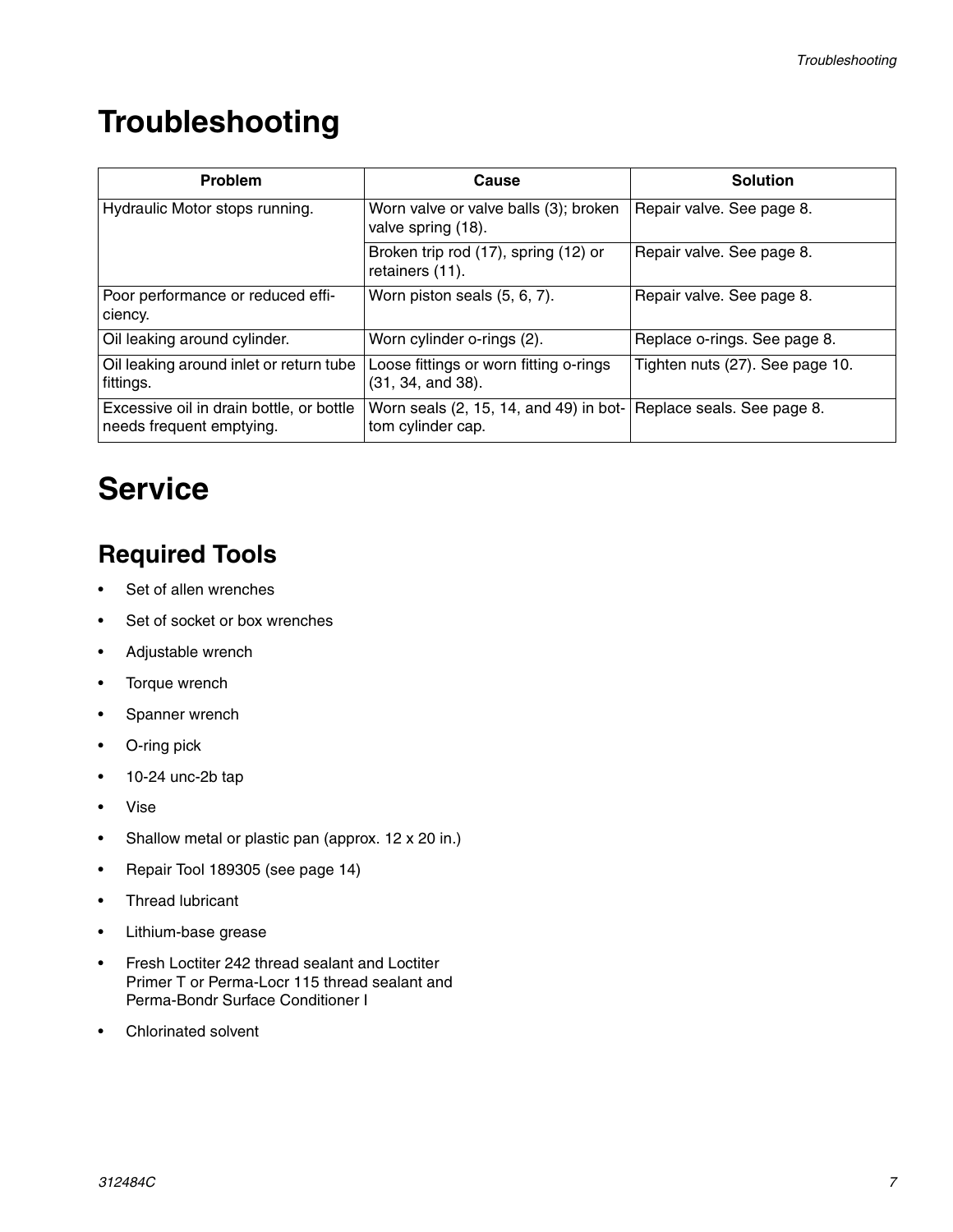### <span id="page-7-0"></span>**Hydraulic Motor Disassembly**

**NOTE:** Repair Kit 247557 is available. For best results, use all the parts in the kit. Kit parts are marked with an asterisk in the Parts List.

When disassembling, lay out all parts in sequence, to make reassembly easier. Clean and inspect all parts for wear or damage before reassembling. Replace as necessary.

- 1. Remove the hydraulic motor from the pump as explained in the separate system manual. Lay it on its side in a pan.
- 2. Unthread the tie rods (37) from the retainer (36) and the tie plate, and pull them out through the top of the hydraulic motor. It will be necessary to remove the lower four nuts (27) and lockwashers (28).
- 3. Unscrew the four fluid tube nuts (N) and remove the tubes (32, 39). See [FIG. 1](#page-8-0). Allow excess oil to drain from the hydraulic motor, then plug the fluid fittings.

#### *NOTICE*

**Keep the hydraulic system clean.** Always plug the hydraulic inlets, outlets and lines when disconnecting them for any reason to avoid introducing dirt and other contaminants into the system.

- 4. Pull the top valve spool (1), cylinder (33), and displacement rod (9) together off the bottom cylinder cap (35). Remove the o-ring (2) from the bottom cap.
- 5. Grasp the valve spool(1) and pull the cylinder (33) off. Slide the cylinder off the displacement rod (9). Be careful not to damage the rod. Remove the o-ring (2) from the valve spool.
- 6. Lay the valve spool (1) and displacement rod (9) on a table. Place a clean rag around the yoke (4) to prevent the detent balls (3) from popping out. Push the yoke (4) sideways off the valve sleeve (19) while holding the balls (3) and spring (18) with the rag, then carefully remove the balls and spring.
- 7. Inspect the valve sleeve (19), valve stop (25), and spool (S) for damage. See [FIG. 2.](#page-10-0) If any of these parts requires replacement, unscrew the two screws (26) holding the stop (25) to the spool (S). Remove the stop and slide the sleeve (19) off the spool. If the spool is damaged, replace the valve spool (1).

**NOTE:** If any of these parts are being reused, thoroughly clean any adhesive residue from the screws and female threads of the spool. Use a surface cleaner such as chlorinated solvent on the threads and blow dry with compressed air. If necessary, use a 10-24 unc-2b tap to remove adhesive from the female threads.

- 8. Remove the capscrew (23), sealing washer (22) and o-ring (24) from the cap plate (29). Lift off the cap plate and remove the o-ring (20).
- 9. Hold the flats of the displacement rod (9) in a vise and use a spanner wrench in the pin holes of the piston (16) to screw it off the rod. Remove the trip rod (17) from the displacement rod.

#### *NOTICE*

Be careful not to scratch the outside of the displacement rod.

- 10. Unscrew the nut (48) and remove the retainers (11) and spring (12) from the trip rod (17).
- 11. Slide the piston (16) off the trip rod (17). Remove the bearing (5), seal (6), and o-rings (7 and 8) from the piston.
- 12. Inspect the yoke (4) and trip rod (17) for damage. If either part requires replacement, slide the yoke into Repair Tool 189-305 and set the tool in a vise. See [FIG. 2](#page-10-0). Use a wrench on the flats of the trip rod and unscrew the rod from the yoke.
- 13. Pull the housing retainer (36) away from the bottom cylinder cap (35).
- 14. Remove the block packings (14 and 49), wiper (15), bearing (13), and o-ring (2) from the housing retainer and bottom cylinder cap.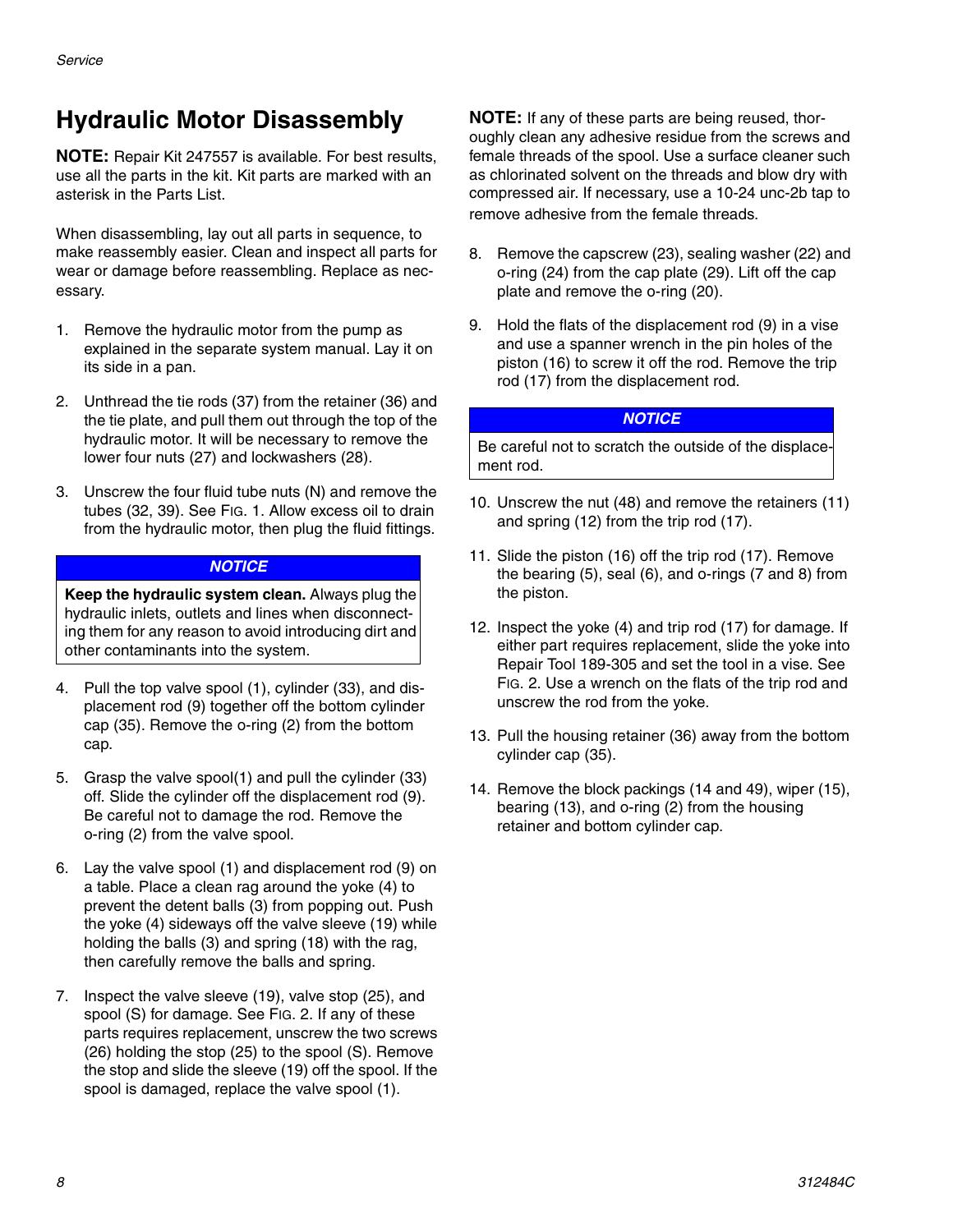<span id="page-8-0"></span>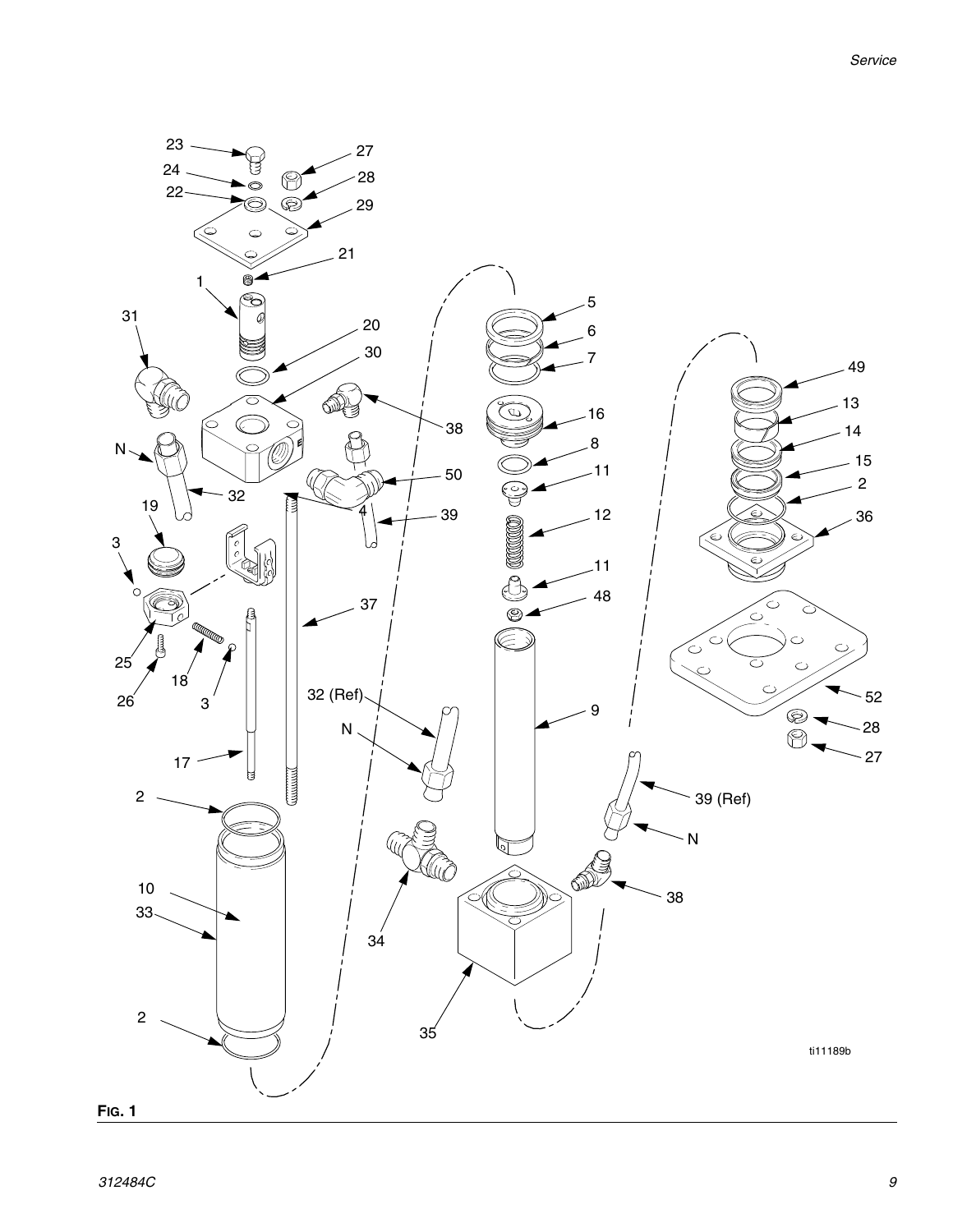### <span id="page-9-0"></span>**Hydraulic Motor Reassembly**

- 1. Install the block packing (14\*) and wiper (15\*) in the housing retainer (36). The spring of the block packing and the lips of the wiper must face up. Install the o-ring (2\*) on the top surface of the retainer. See [FIG. 2.](#page-10-0)
- 2. Install the bearing (13\*) and block packing (49\*) in the bottom cylinder cap (35). The lips of the block packing must face up.
- 3. Reassemble the housing retainer (36) and the bottom cylinder cap (35).
- 4. To reassemble the yoke (4) and trip rod (17), clean the threads with primer or chlorinated solvent and let dry for 3 to 4 minutes. Apply thread sealant to the female threads of the yoke. Slide the yoke into Repair Tool 189-305 and place the tool in a vise. Using a wrench on the flats of the trip rod, screw the rod into the yoke. Torque to 54 to 56 in-lb (6.1 to 6.3 N•m).
- 5. Install the bearing  $(5^*)$ , o-ring  $(7^*)$ , and seal  $(6^*)$  on the piston (16). Install the second o-ring (8\*) on the underside of the piston. Slide the piston onto the trip rod (17) so the wide end of the piston faces the yoke  $(4).$
- 6. Install the retainers (11) and spring (12\*) on the trip rod (17). Thread the nut (48\*) onto the rod until it runs out of thread, so that it bottoms out on the shoulder of the rod. See the Detail in [FIG. 2.](#page-10-0)
- 7. Hold the flats of the displacement rod (9) in a vise. Slide the trip rod (17) into the displacement rod. Use a spanner wrench in the pin holes of the piston (16) to screw it into the displacement rod. Torque to 30 to 40 ft-lb (41 to 54 N•m).
- 8. Install the o-ring (20\*) in the top cylinder cap (1), then install the cap plate (29), o-ring (24\*), sealing washer (22), and capscrew (23).
- 9. To reassemble the valve sleeve (19) and valve stop (25), slide the sleeve (19) onto the valve spool (S). (Either side of the sleeve can face up.) Apply primer to the threads of the screws (26) and let dry for 3 to 4 minutes. Apply 1 or 2 drops of thread sealant to the female threads of the spool (S). Install the stop (25) and torque the screws (26) to 42 to 45 in-lb (4.7 to 5.1 N•m).
- 10. To assemble the valve mechanism, use Repair Tool 189305 as follows:
	- a. Slide the yoke (4) into the repair tool, as shown in the Detail in [FIG. 2](#page-10-0). Align the upper detent holes (H) of the yoke with the center line of the tool.
	- b. Insert the spring (18\*) and one ball (3\*) into the valve stop (25). Tilt the valve stop and start guiding it into the tool, making sure the ball is sliding into the rounded slot in the tool.
	- c. Place the second ball (3\*) at the other end of the spring (18\*) and push it in with your thumb while rotating the valve stop (25) until the spring is horizontal and the balls are in place. Continue holding this assembly together.
	- d. Align the curved ends of the yoke with the valve sleeve groove, then press the assemblies firmly together. Make sure the balls snap into the upper detent holes (H) of the yoke (4), and the curved ends of the yoke engage the valve sleeve (19) groove. To remove the tool, slide it over the trip rod (17).
- 11. Place the bottom cylinder cap (35) in a vise. Install the o-ring (2\*) in the cap. Set the cylinder (33) on the bottom cap.
- 12. Install the o-ring (2\*) in the top valve spool (1). Make sure the hydraulic fittings (31, 34, and 38) are oriented as shown in [FIG. 1](#page-8-0), then slide the displacement rod (9) and piston (16) into the cylinder (33) until it seats in the top cap.

#### *NOTICE*

When inserting the piston into the cylinder, carefully guide the piston seal (6\*) and bearing (5\*) to prevent damage to these parts.

- 13. Install the tie rods (37). If the nuts and washers were removed, screw them onto the ends with short threads.
- 14. Remove the plugs from the fluid fittings (31, 34, and 38). Install the tubes (32, 39) and tighten the four fluid tube nuts (N).
- 15. Install the hydraulic motor on the pump as explained in the separate system manual.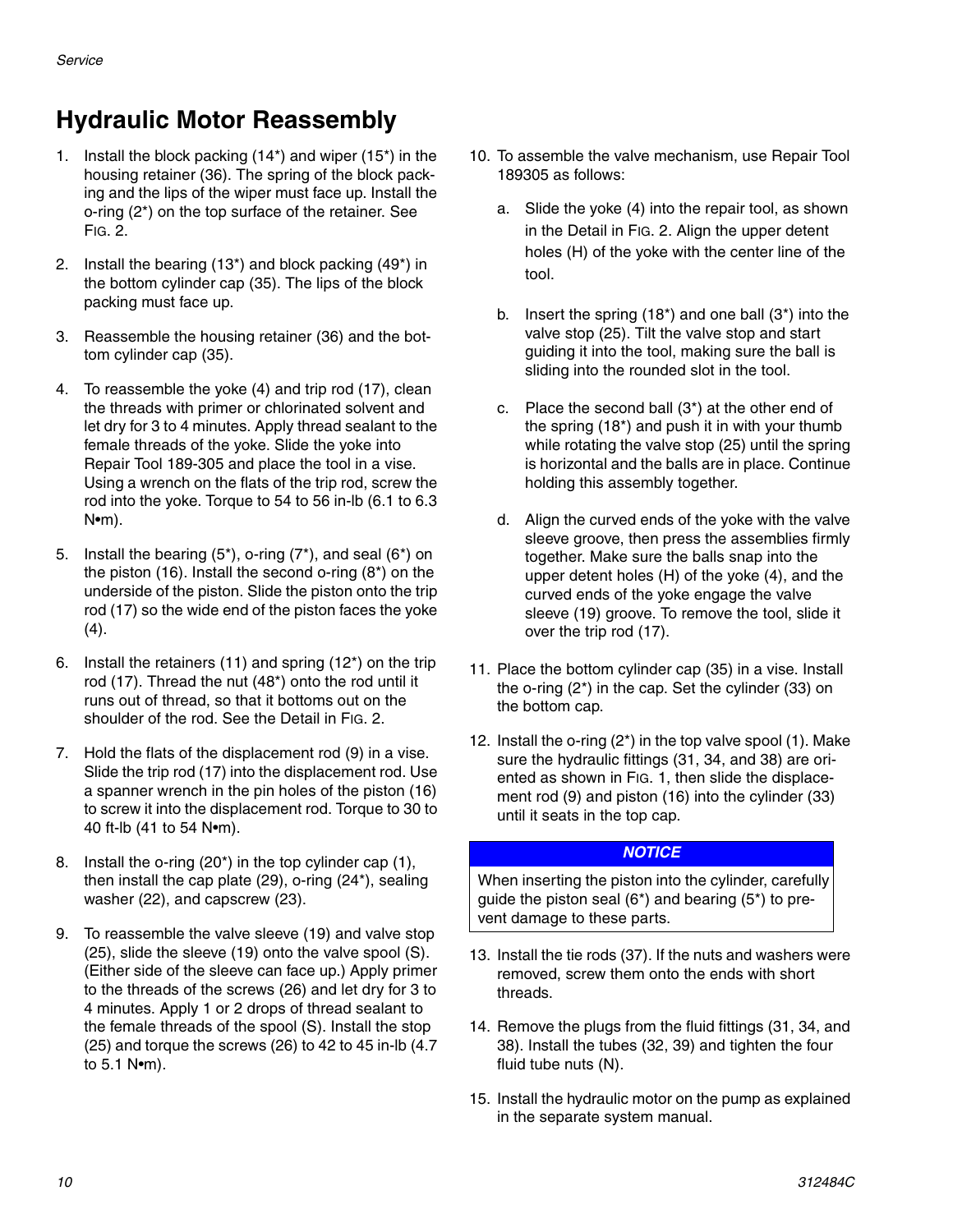- $1\sqrt{ }$  Spring faces up.
- Lips face up.
- Apply thread sealant to female threads.
- $\stackrel{\text{{\small 4}}}{\sim}$  Torque to 54 to 56 in.-Ib (6.1 to 6.3 N•m).
- $\mathbb{S}\$  Wide end faces yoke (4).
- $6\text{N}$  Apply primer to threads and let dry 3 to 4 minutes
- $\Delta$  Apply 1 or 2 drops of thread sealant to female threads.
- $8\overline{\!\!\!\!\!\!\setminus}$  Torque to 42 to 45 in.-Ib (4.7 to 5.1 N•m).
- $\mathfrak{D}$  Torque to 30 to 40 ft-lb (41 to 54 N•m).



<span id="page-10-0"></span>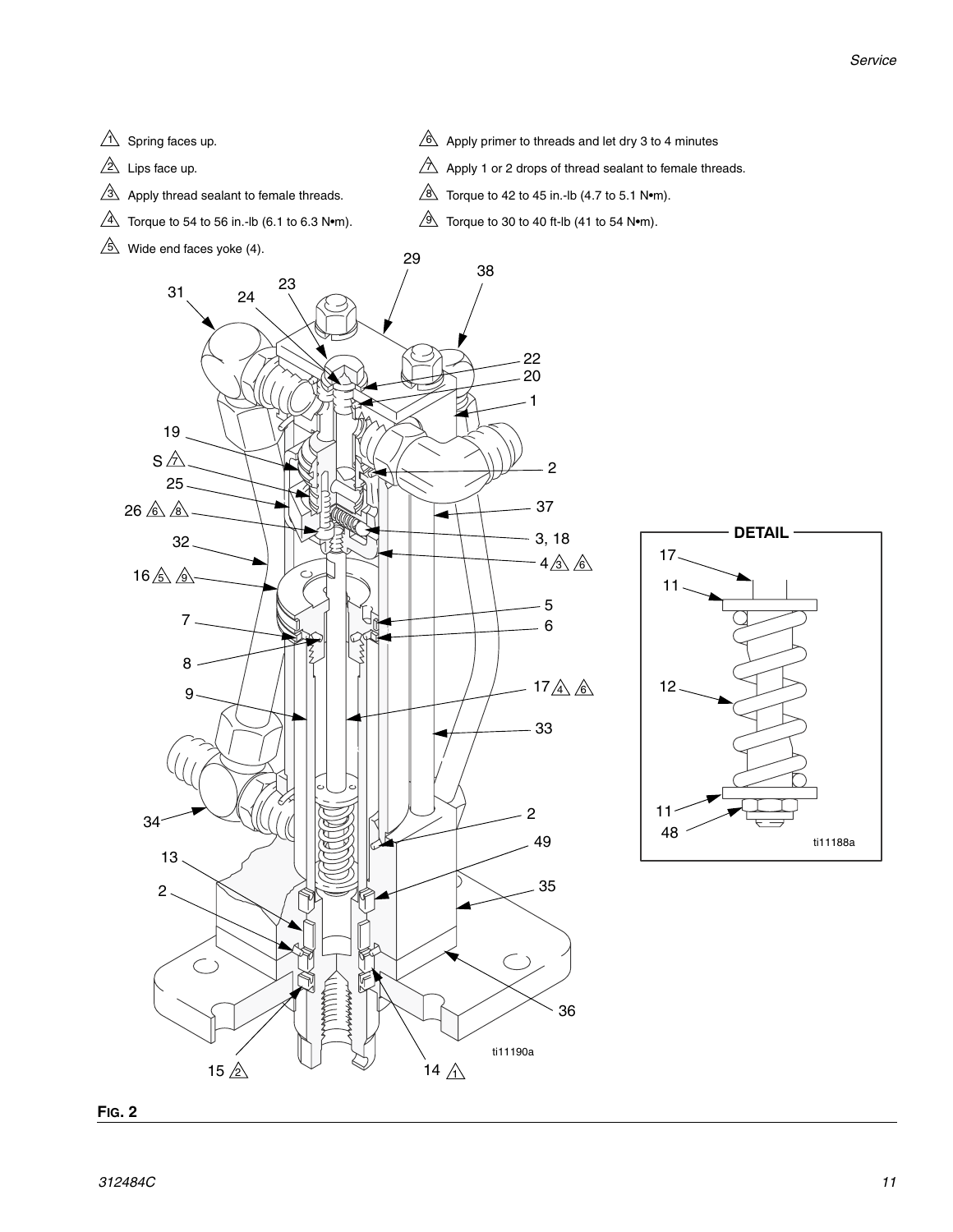# <span id="page-11-0"></span>**Viscount I Hydraulic Motor Parts**

#### **Model 255345, Series A**

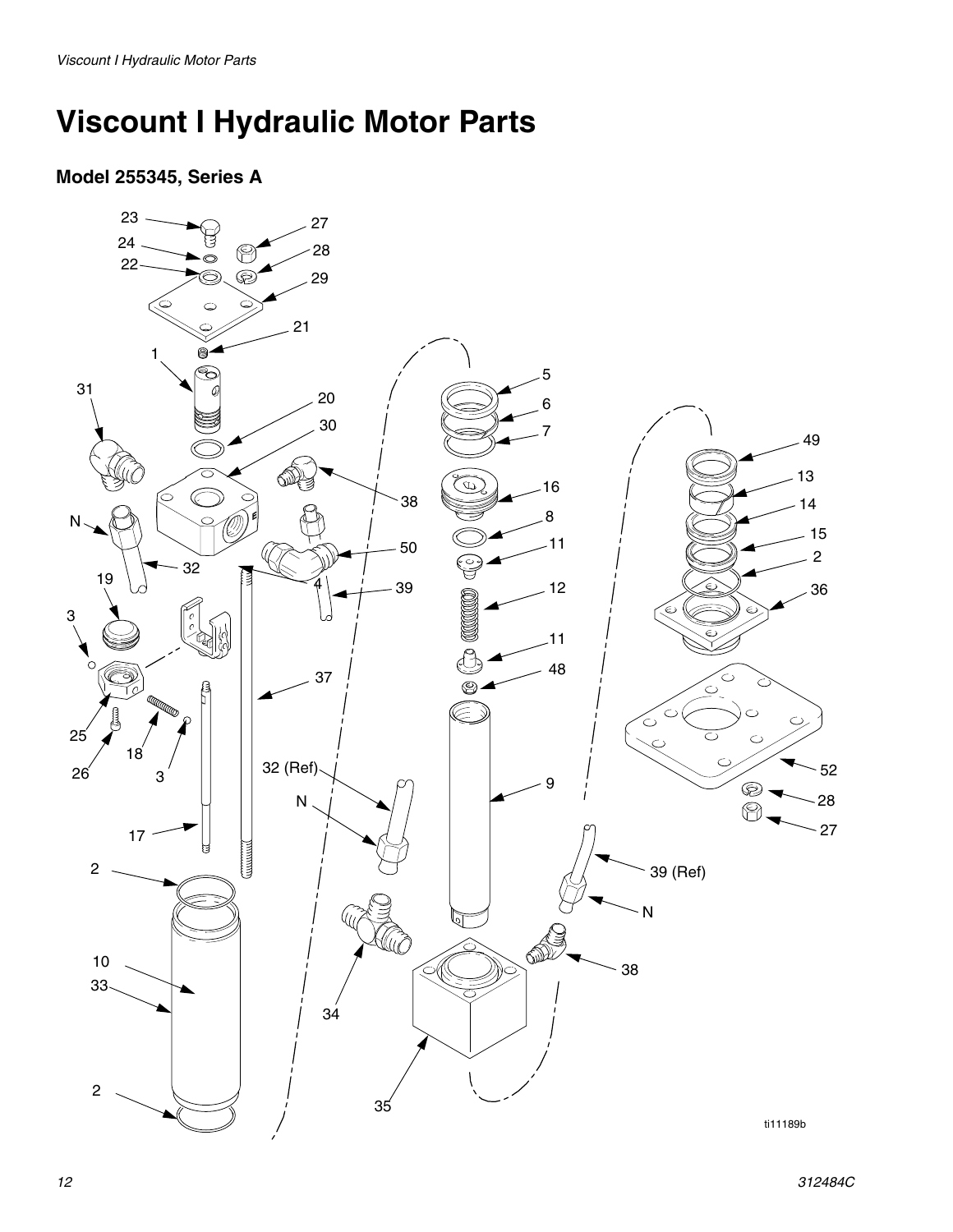#### **Model 255435, Series A**

| Ref.  |        |                                        |                |
|-------|--------|----------------------------------------|----------------|
| No.   |        | <b>Part No. Description</b>            | Qty.           |
| $1*$  |        | VALVE, spool                           | 1              |
| $2^*$ | 106274 | O-RING; buna-N                         | 3              |
| $3^*$ |        | BALL; carbon steel                     | $\overline{c}$ |
| $4^*$ |        | YOKE, valve                            | $\mathbf{1}$   |
| $5*$  | 178207 | BEARING, piston; bronze-filled<br>PTFE | 1              |
| 6*    | 178226 | SEAL, piston; glass-filled PTFE        | 1              |
| $7^*$ | 108014 | O-RING; buna-N                         | 1              |
| 8*    | 105765 | O-RING; buna-N                         | $\mathbf{1}$   |
| 9*    |        | ROD, displacement                      | $\mathbf{1}$   |
| 10▲   | 188070 | LABEL, warning                         | $\mathbf{1}$   |
| $11*$ |        | RETAINER, spring                       | $\overline{c}$ |
| $12*$ |        | SPRING, compression                    | 1              |
| 13    | 112342 | BEARING, rod; bronze-filled PTFE       | $\mathbf{1}$   |
| 14    | 112340 | PACKING, block; nitrile rubber         | $\mathbf{1}$   |
| 15    | 112341 | WIPER, rod; nitrile rubber             | $\mathbf{1}$   |
| 16*   |        | <b>PISTON</b>                          | $\mathbf{1}$   |
| $17*$ |        | ROD, trip                              | 1              |
| 18*   |        | SPRING, compression                    | 1              |
| 19*   |        | SLEEVE, valve                          | $\mathbf{1}$   |
| 20*   | 104093 | O-RING; buna-N                         | 1              |
| 21*   | 103147 | PLUG, pipe                             |                |
| 22    | 178179 | WASHER, sealing                        | 1              |
| 23    | 106276 | SCREW, cap, hex hd; 3/8-24             |                |
|       |        | unf-2a; 0.625 (16 mm) long             |                |
| $24*$ | 155685 | O-RING; buna-N                         | 1              |
| 25*   |        | STOP, valve                            | 1              |
| 26*   |        | SCREW, cap, socket hd;                 |                |
|       |        | 10-24 unrc-3a; 0.625 (16 mm) long      | $\overline{c}$ |
| 27    | 106292 | NUT, hex; 3/8-24 unf-2b                | 8              |
| 28    | 100133 | WASHER, lock; 3/8 in. size             | 8              |
| 29    | 178181 | PLATE, cap                             | 1              |
| $30*$ |        | CAP, cylinder top                      | $\mathbf{1}$   |
| 31    | 106470 | ELBOW, 90_; 3/4-16 unf-2a;             |                |
|       |        | fits 1/2 in. (13 mm) diameter tube     | 1              |
| 32    | 236419 | TUBE, inlet; w/3/4-16 unf-2b fittings  | 1              |
| 33    | 178229 | <b>CYLINDER</b>                        | $\mathbf{1}$   |
| 34    | 113584 | TEE; 3/4-16 unf-2a                     | $\mathbf{1}$   |
| 35    | 189073 | CAP, cylinder, bottom                  | 1              |
| 36    | 189074 | RETAINER, housing                      | 1              |
| 37    | 189075 | ROD, tie                               | 4              |
| 38    | 110792 | ELBOW, 90_; 7/16-20 unf-2a x           |                |
|       |        | 9/16-18 unf-2a;                        |                |
|       |        | fits 3/8 in. (10 mm) diameter tube     | 2              |

| Ref.<br>No. |        | <b>Part No. Description</b>                        |  |
|-------------|--------|----------------------------------------------------|--|
| 39          | 236420 | TUBE, drain; w/9/16-18 unf-2b fit-<br>tings        |  |
| 48*         |        | NUT, hex, self locking;<br>1/4-28 UNF-2B           |  |
| 49          |        | 112561 PACKING, block; urethane                    |  |
| 50          |        | 113585 ELBOW, 90; 7/8-14 unf 2a x                  |  |
|             |        | 3/4-16 unf-2a;                                     |  |
| 52          |        | 191216 PLATE, tie                                  |  |
| 53          |        | 189305 TOOL, assy (used to assemble Kit<br>247557) |  |

*\* These parts are included in Repair Kit 247557, which may be purchased separately. See manual 312486.*

▲ *Replacement Danger and Warning labels, tags and cards are available at no cost.*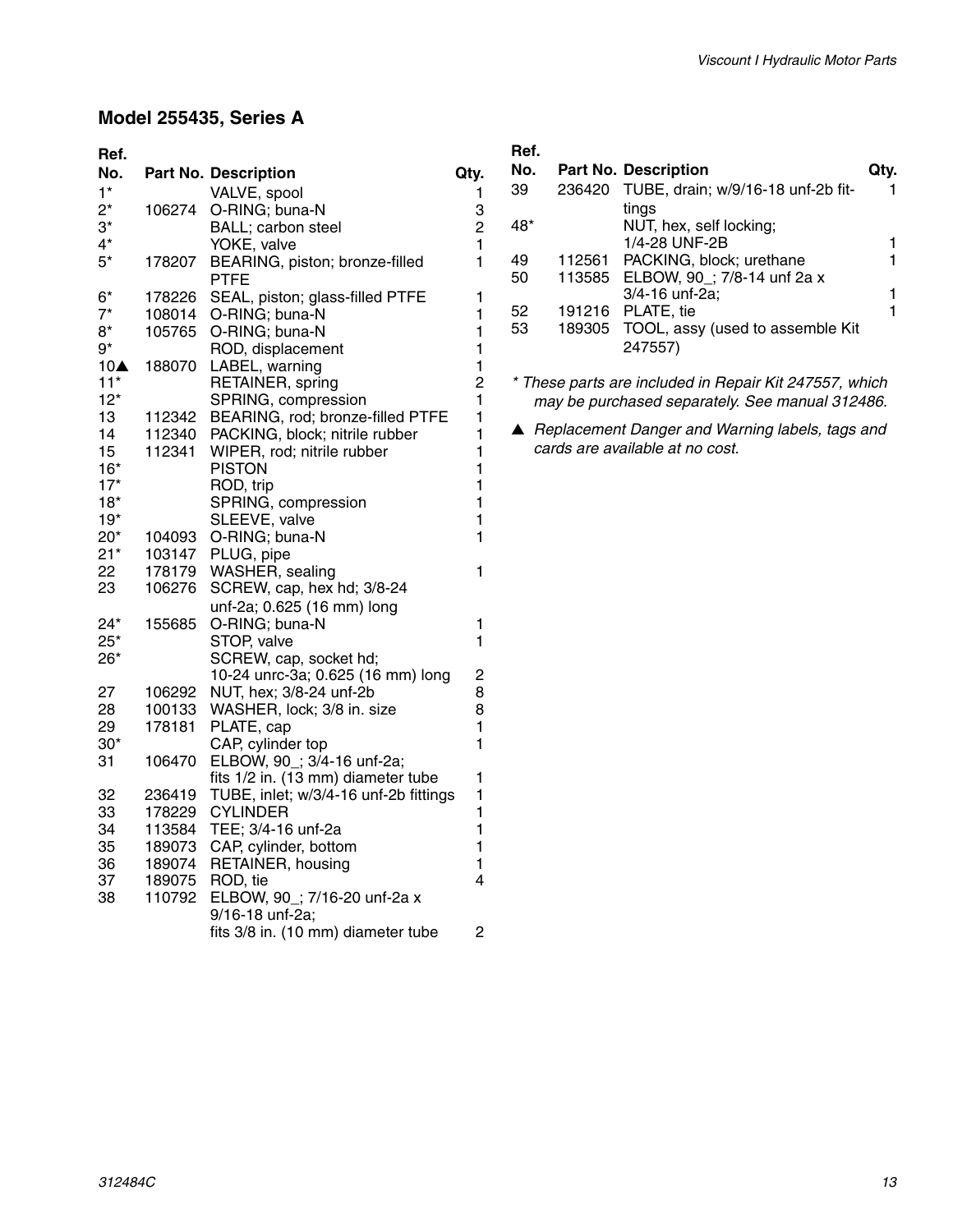# **Accessories**

**NOTE:** Use Only Genuine Graco Parts and Accessories.

### <span id="page-13-0"></span>**Graco-Approved Hydraulic Fluid**

Premium, ISO Grade 46 petroleum-based hydraulic oil containing rust and oxidation exhibitors and anti-wear agents. 210° F (99° C) Flash Point.

**Parts Description**

169236 5 gallon (20 liter) 207428 1 gallon (3.8 liter)

# <span id="page-13-1"></span>**Technical Data**

| Maximum hydraulic fluid input volume 3 gpm (11.3 liter/min)                      |        |
|----------------------------------------------------------------------------------|--------|
|                                                                                  |        |
|                                                                                  | cycles |
| Minimum operating temperature $\dots \dots \dots \dots \dots \dots$ 40° F (4° C) |        |
|                                                                                  |        |
|                                                                                  |        |
|                                                                                  |        |
|                                                                                  |        |
|                                                                                  |        |
|                                                                                  |        |
|                                                                                  |        |

*Loctite® is a registered trademark of the Loctite Corporation.*

*Perma-Loc® and Perma-Bond® are registered trademarks of Perma-Loc Company.*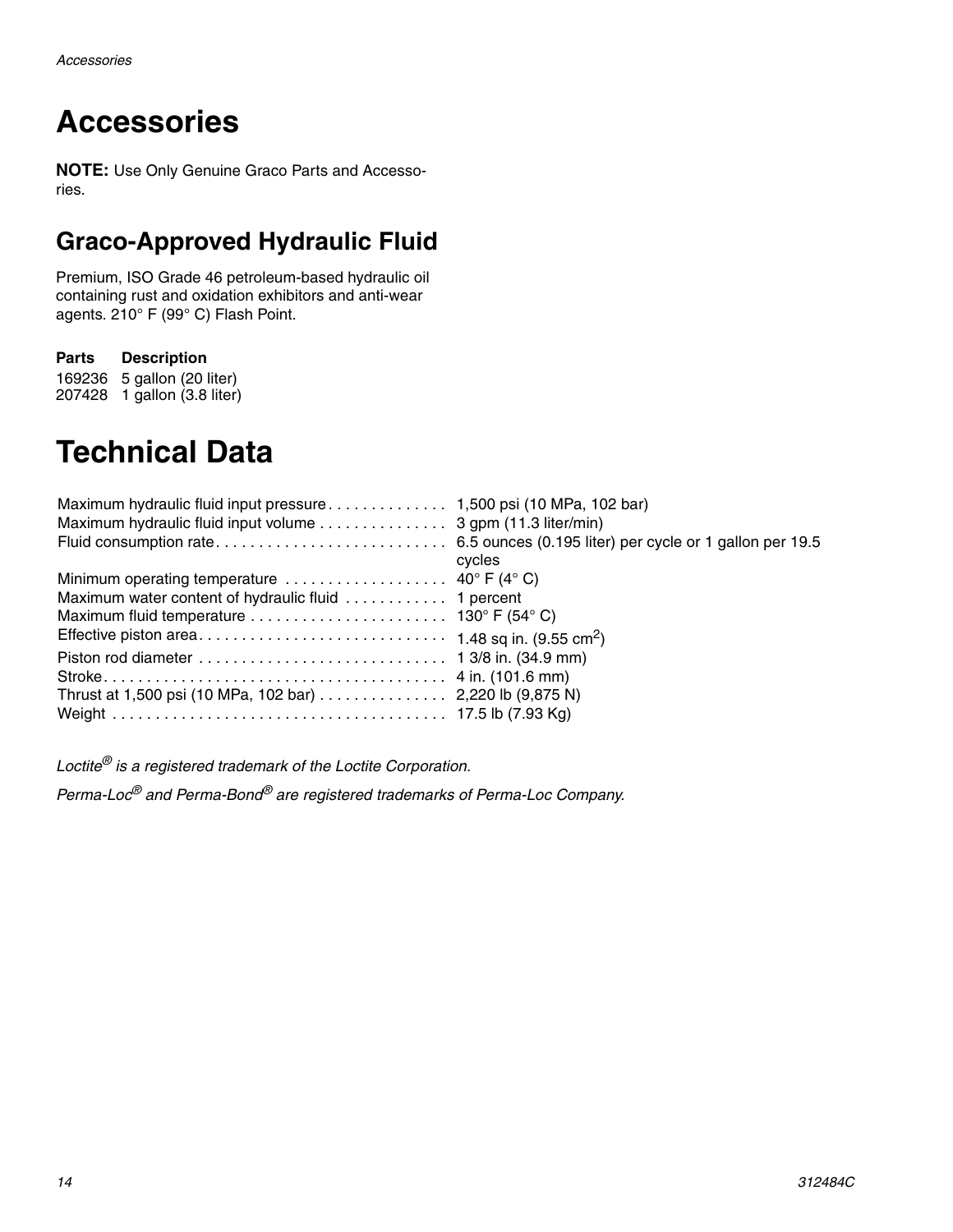### **Notes**